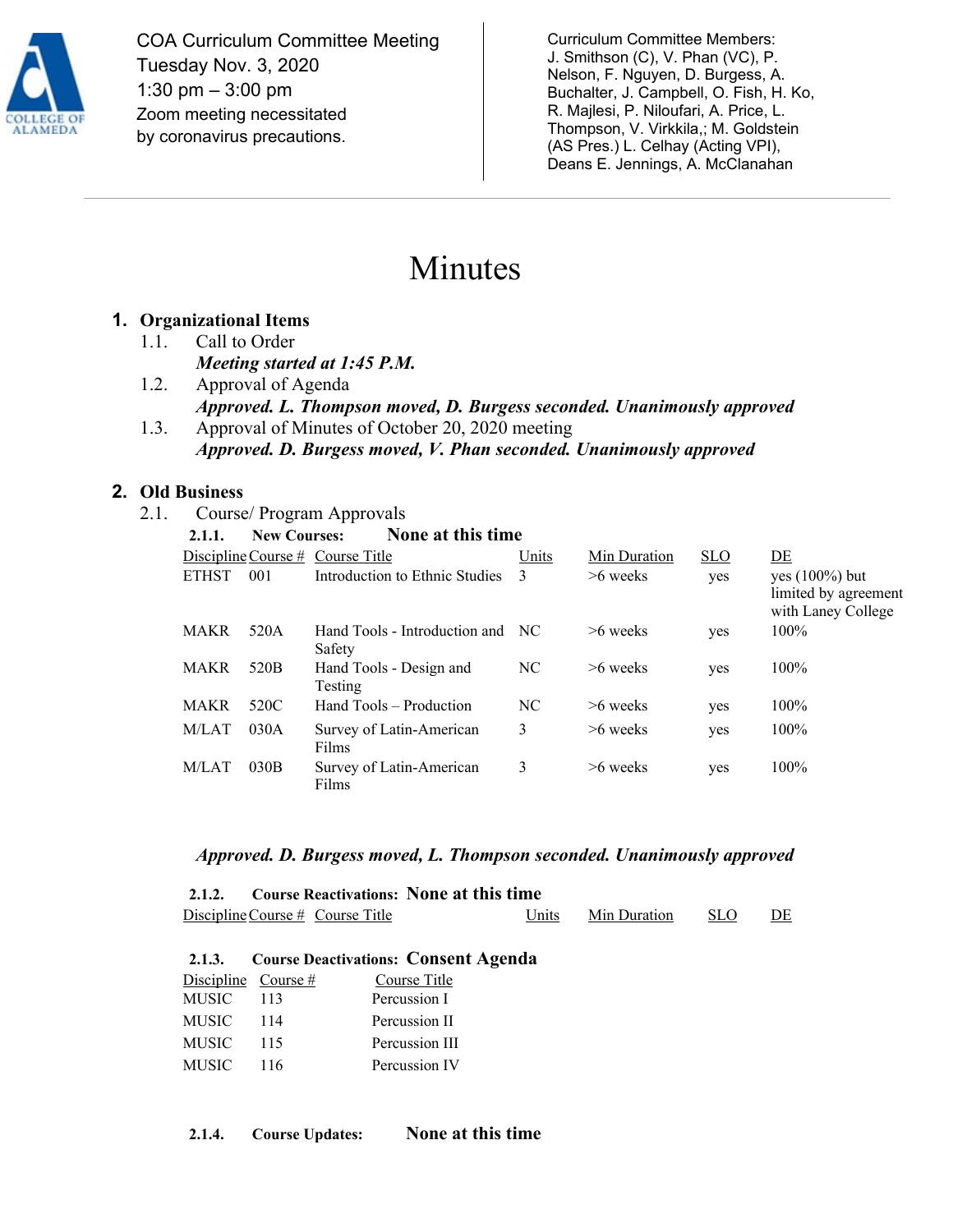#### *Catalog Changes:* **Consent Agenda: two separate votes: DE addenda approval, then curriculum updates approval**

*Note: All of the COUN courses are on hold while district wide discussions are held regarding possible course number changes. Approved. D. Burgess moved, L. Thompson seconded. Unanimously approved*

| Discipline  |      | Course $#$ Course Title | Units | Changes |
|-------------|------|-------------------------|-------|---------|
| <b>COUN</b> | 200A | Orientation to College  | 0.5   | on hold |
| <b>COUN</b> | 200B | Orientation to College  | 0.5   | on hold |
| <b>COUN</b> | 224  | College Preparedness    | 3     | on hold |
| <b>COUN</b> | 501  | Counseling Learning Lab | N/A   | on hold |

| <b>Non-Catalog</b><br><b>Changes:</b> |            | <b>Consent Agenda: two separate votes:</b><br>DE addenda (re)approval, curriculum updates approval |       |         |  |
|---------------------------------------|------------|----------------------------------------------------------------------------------------------------|-------|---------|--|
| Discipline                            | Course $#$ | Course Title                                                                                       | Units | Changes |  |
| <b>ATHL</b>                           | 007        | Basketball Team Pre-season                                                                         | 0.5   |         |  |
|                                       |            | Preparation                                                                                        |       |         |  |
| <b>ATHL</b>                           | 071        | Intercollegiate Women's                                                                            |       |         |  |
|                                       |            | Volleyball                                                                                         |       |         |  |
| ART                                   | 090        | Mixed Media                                                                                        |       |         |  |
|                                       |            |                                                                                                    |       |         |  |

#### *Approved. D. Burgess moved, L. Thompson seconded. Unanimously approved*

| 2.1.6. |                                                                                                                                                         | <b>Program Updates: Modified Programs</b> | None at this time |  |  |  |
|--------|---------------------------------------------------------------------------------------------------------------------------------------------------------|-------------------------------------------|-------------------|--|--|--|
| Dept   | Program                                                                                                                                                 | Proposed<br>start                         | <b>Changes</b>    |  |  |  |
| 2.1.7. | <b>Program Updates: New Programs</b>                                                                                                                    |                                           |                   |  |  |  |
| Dept   | Program                                                                                                                                                 |                                           | Proposed start    |  |  |  |
| MAKR   | Making with Hand Tools – Certificate of Proficiency<br>as soon as possible<br>Approved. D. Burgess moved, L. Thompson seconded. Unanimously<br>approved |                                           |                   |  |  |  |

**2.1.8. Community Education Courses None at this time**

## **3. New Business / Discussion Items:**

3.1 Counseling proposal to remove the "Computer Literacy General Education requirement (AP 4100, Section II.D.3) from local associate's degrees. Curriculum Committee to forward this recommendation by CC resolution to Academic Senate at their next meeting (11/5/2020). See appended information. (Vinh) *V. Phan explained that this proposal has been in the work for many years. There is a graduation requirement for student to complete a Computer Literacy course. Often times, this would discourage students from filing a petition for a local degree or certificate. There has been on going work district wide to remove the Computer Literacy graduation requirement.*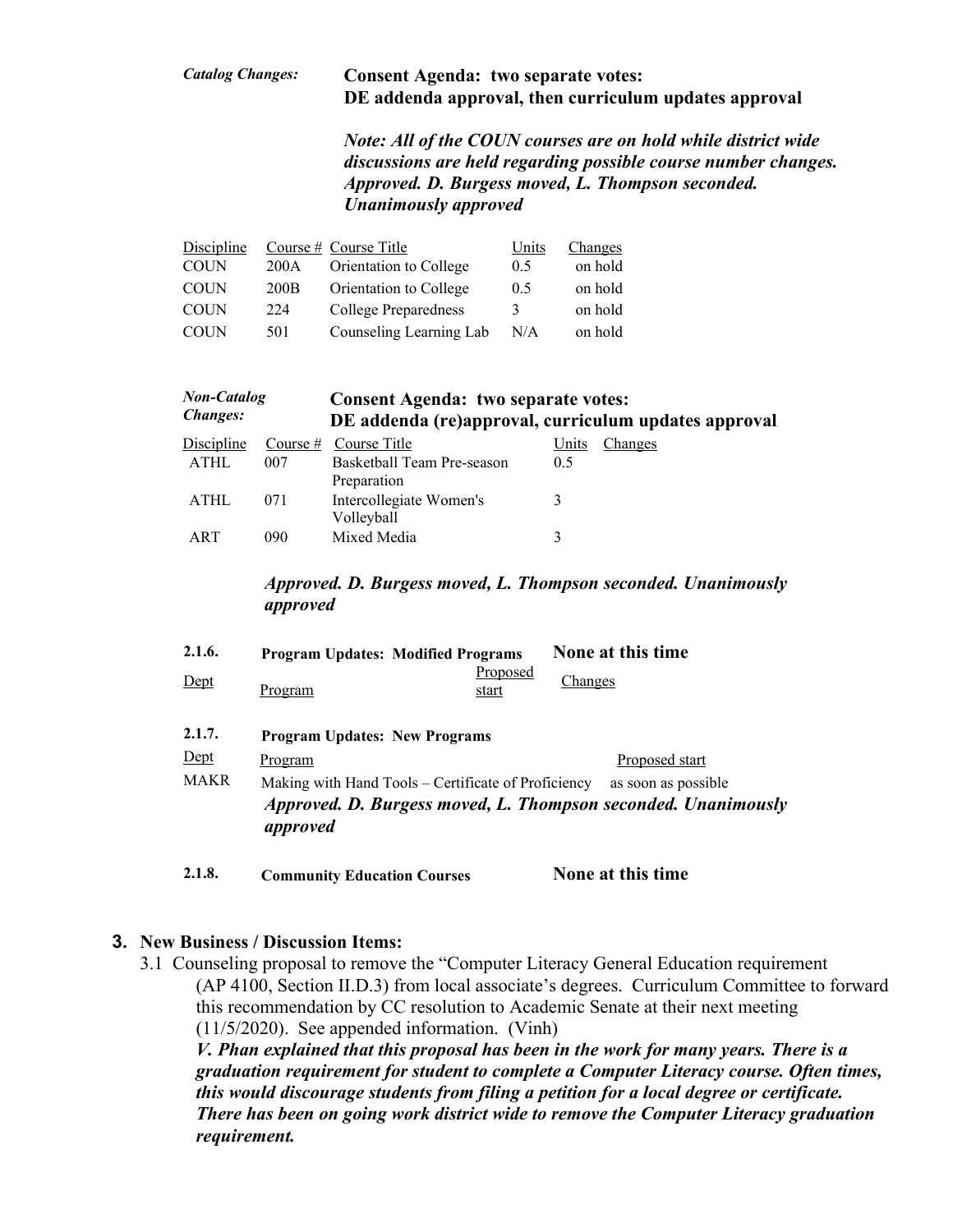*Motion was presented for approval and forwarding to CoA Academic Senate:*

**Be it resolved that:**

**The Curriculum Committee recommends to the CoA Academic Senate that the Computer Literacy General Education requirement (AP 4100, Section II.D.3) be removed entirely from the local Associate of Arts and Associate of Science degrees at College of Alameda.** 

**We further request that this recommendation be brought to District Academic Senate in a timely manner to be considered for Peralta District-wide implementation.** 

*Approved. D. Burgess moved, L. Thompson seconded. Unanimously approved. Recommendation will be presented at the next Academic Senate meeting on Thurs. 11/5/2020 by Reza Majlesi and Hoi Ko, as both are members of Academic Senate.*

3.2 Brief report on CIPD meeting on 11/2/2020 (Vinh, Frank, Jayne)

**IMPORTANT**: next CC meeting (11/17/2020) will be the last chance to approve curriculum and/or programs that can be offered starting in fall 2021 (in some cases these courses may be offered as early as summer 2021, but NOT spring 2021) *The Curriculum Chair provided the information to the committee.* 

3.3 Proposed update to DE tab in META regarding non-credit course hours

Update? (Drew and Amanda).

*In progress. Still working with Lisa Cook from Berkeley City College. The issue involves how to account for non-credit "attendance" hours in fall 2019 and under the emergency situation that led to online learning transition in spring 2020. The situation is complicated.* 

#### 3.4 Catalog updates

Report on catalog meeting of 10/30/2020 (Frank) *In progress. The College is in the process of completing the appropriate hiring document for the graphic designer.*

- 3.5 Annual CurriQunet clean-up and program updates report (Jayne) *In Progress. The Curriculum Chair, Jayne Smithson, is working with the department chairs for this process.*
- 3.6 Adding consultation to CurriQunet workflow update This project has been on hold while ISER has been in production (Jayne) *In Progress. Pending district wide form update.*

## **4. Mini-Training:**

- 4.1 This meeting's training topic: What does Curriculum Committee (CC) Review and Approve? *Follow-up emails to be sent to all Curriculum committee members with today's power point mini-training session.*
- 4.2 Next training topic: The Role of Curriculum Committee in Guided Pathways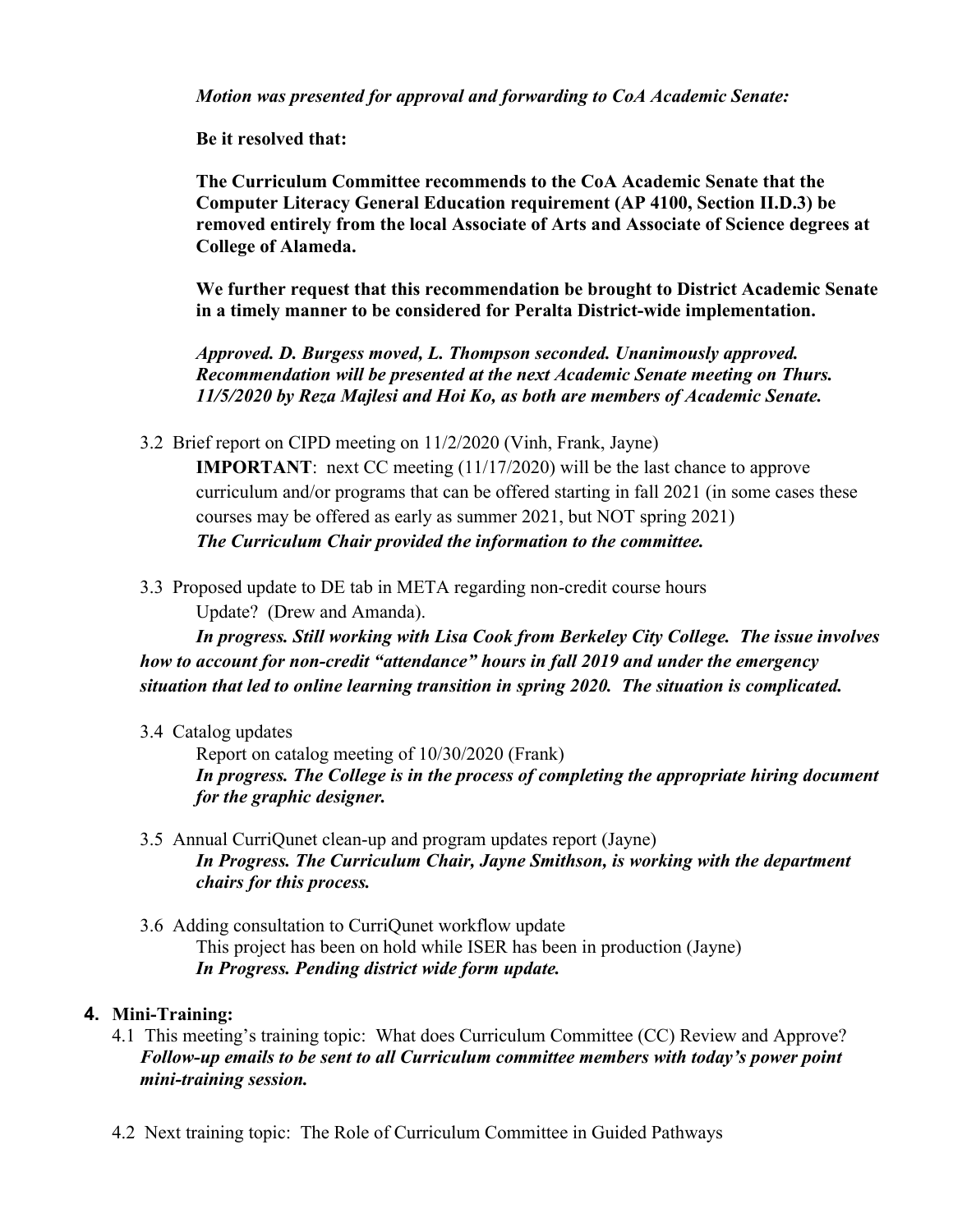#### **5. Announcements:**

Ethnic Studies department continues to be in development. Please talk with Jody Campbell if you would like to be part of this exciting new direction for our existing ethnic studies programs.

Three initial LGBTQ Certificates of Proficiency have been developed under the leadership of Robert Brem. The group is now in the process of defining the outreach parameters and focus. Please email Robert Brem to be part of this new adventure.

Any other announcements? **none**

#### **6. Next Meeting: Tuesday, November 17, 2020 at 1:30 p.m. – 3:00 p.m.** Format: ConferZoom

#### **7. Adjournment:**

*Meeting adjourned at 2:30 P. M. F. Nguyen moved, R. Majlesi seconded.*